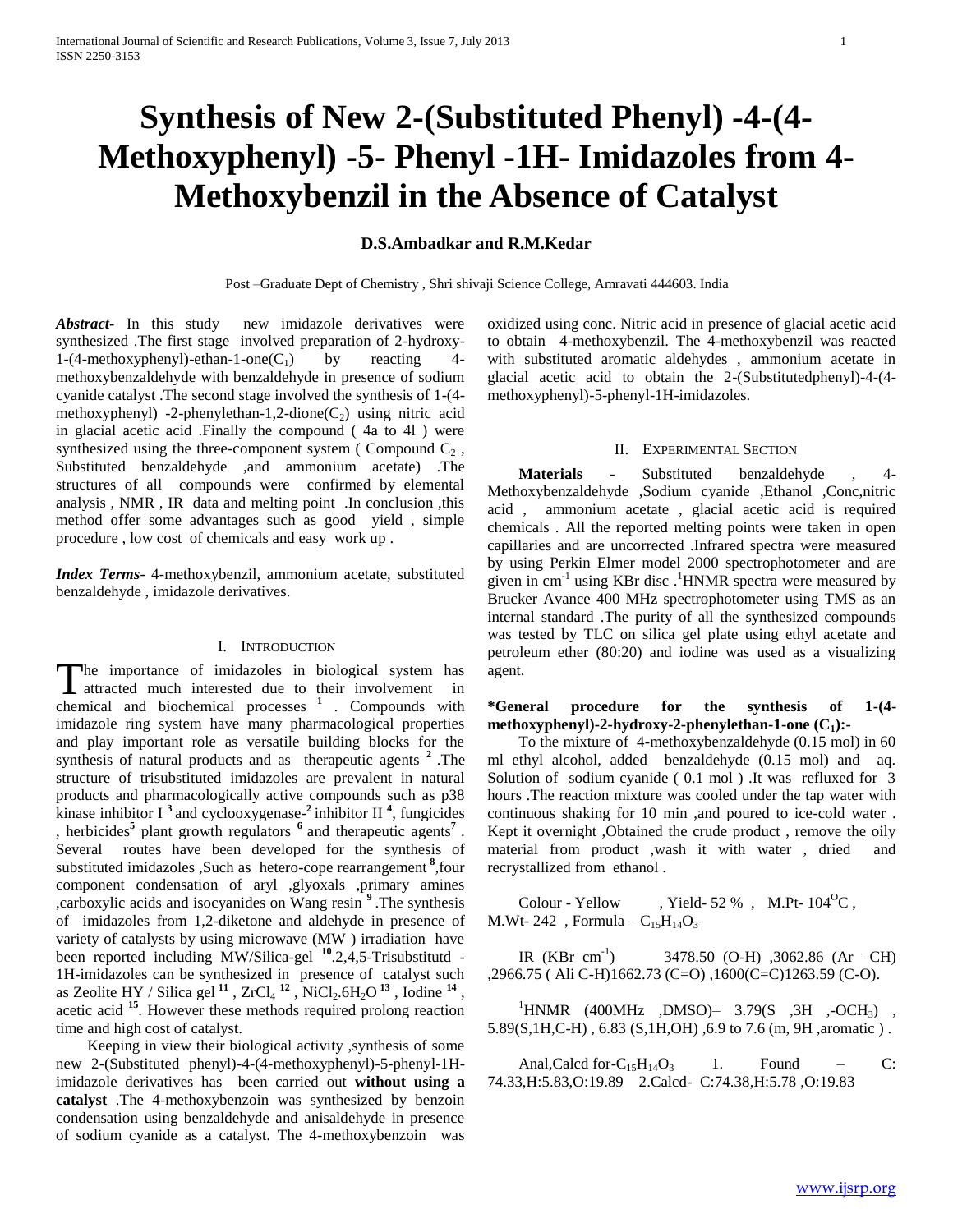# **\*General procedure for the synthesis of 1-(4 methoxyphenyl)-2-phenylethan-1,2-dione (C2) :-**

 Took 6 gms of 2-hydroxy-1-(4-methoxyphenyl)-ethan-1 one  $(C_1)$  dissolved it in 12 ml glacial acetic acid, then added 18ml conc. nitric acid slowly to the reaction mixture( kept in an ice bath) .Refluxed the reaction mixture for 2 hours until the evolution of brown gas .Stopped reaction , cooled and poured it to ice-cold water .Obtained green solid product , filtered it , The crude product was recrystallised from ethanol .

Colour – Green , Yield-65%, M.Pt- $63^{\circ}$ C , M.Wt-240 . formula  $-C_{15}H_{12}O_3$ 

 IR(KBr cm-1 ) 3071.27 ( aro C-H) ,2991.10 ( ali C-H ) , 1676.27(C=O) ,1535.59(C=C) ,1208.17( C-O) .

 $^1$ HNMR (400MHz ,DMSO) 3.9 (S,3H –OCH<sub>3</sub>),7.2(d ,2H ,phenyl ),7.5(d ,2H ,phenyl ),7.96( 1H phenyl ), 8.0 to 8.6 (m, 4H). Anal, Calcd for- $C_{15}H_{12}O_3$  1. Found – C: 75.06,H:4.91,O:19.85 2.Calcd- C:75.00,H:4.95,O:19.83.

# **\*Procedure for the synthesis of 2-(Substitutedphenyl)-4-(4 methoxyphenyl)-5-phenyl-1H-imidazoles–( 4a- 4 l )**

 A mixture containing 1-(4-methoxyphenyl)-2-phenylethan-1,2-dione(0.01mol ) , benzaldehyde (0.01mol) ammonium acetate (0.02 mol) was taken in a 100ml round bottom flask.It was dissolved 15 ml glacial acetic acid and refluxed for 4 hours . Cooled the reaction mixture and poured to ice cold water , kept it for 10 minutes ,obtained a solid product .filtered it and washed with cold water .Recrystallized it from ethanol . Color- Colorless, Yield-  $62\%$  M.Pt-  $209\,^{\circ}$ C.



 2-(Substituted phenyl )-4-(4-methoxyphenyl) -5-phenyl-1H-imidazole ( 4a to 4l )  $R = H$ , 4-Cl, 4-OCH<sub>3</sub>, 4-NO<sub>2</sub>, 4-N(CH<sub>3</sub>)<sub>2</sub>, 2-OH, 4-OH, -3-(OCH<sub>3</sub>), 3,4,5-(OCH<sub>3</sub>), 2Cl, 4-OH.

## **Spectral Data –**

## **2-phenyl-4-(4-methoxyphenyl)-5-phenyl-1H-imidazole (4a) .**

Colourless solid, M.Pt – 210<sup>o</sup>C, Formula- C<sub>22</sub>H<sub>18</sub>N<sub>2</sub>O, M.Wt – 326.

IR ( KBr cm-1 ) 3440 ( N-H) ,3021 ( C-H ,Aro) ,2920 (C-H Alip),1675 (C=N),1426 (C=C Aro) , 1092 (C-O)

 $^{1}$ HNMR – 4.04 (S, 3H, -OCH<sub>3</sub>), 6.8(d,2H), 7.0(d,2H) 7.2(d,2H), 7.3 to8.1(m,8H) ,9.2(S, 1H, N-H).

Anal .Calcd for C<sub>22</sub>H<sub>18</sub>ON<sub>2</sub> Found -C:80.98, H:5.52, O: 4.95, N: 4.29. Calcd - C : 80.95 H:5.57, O :4.97N: 4.32

**2-(4-Chlorophenyl)-4-(4-methoxyphenyl) -5-phenyl-1H-imidazole (4b) –**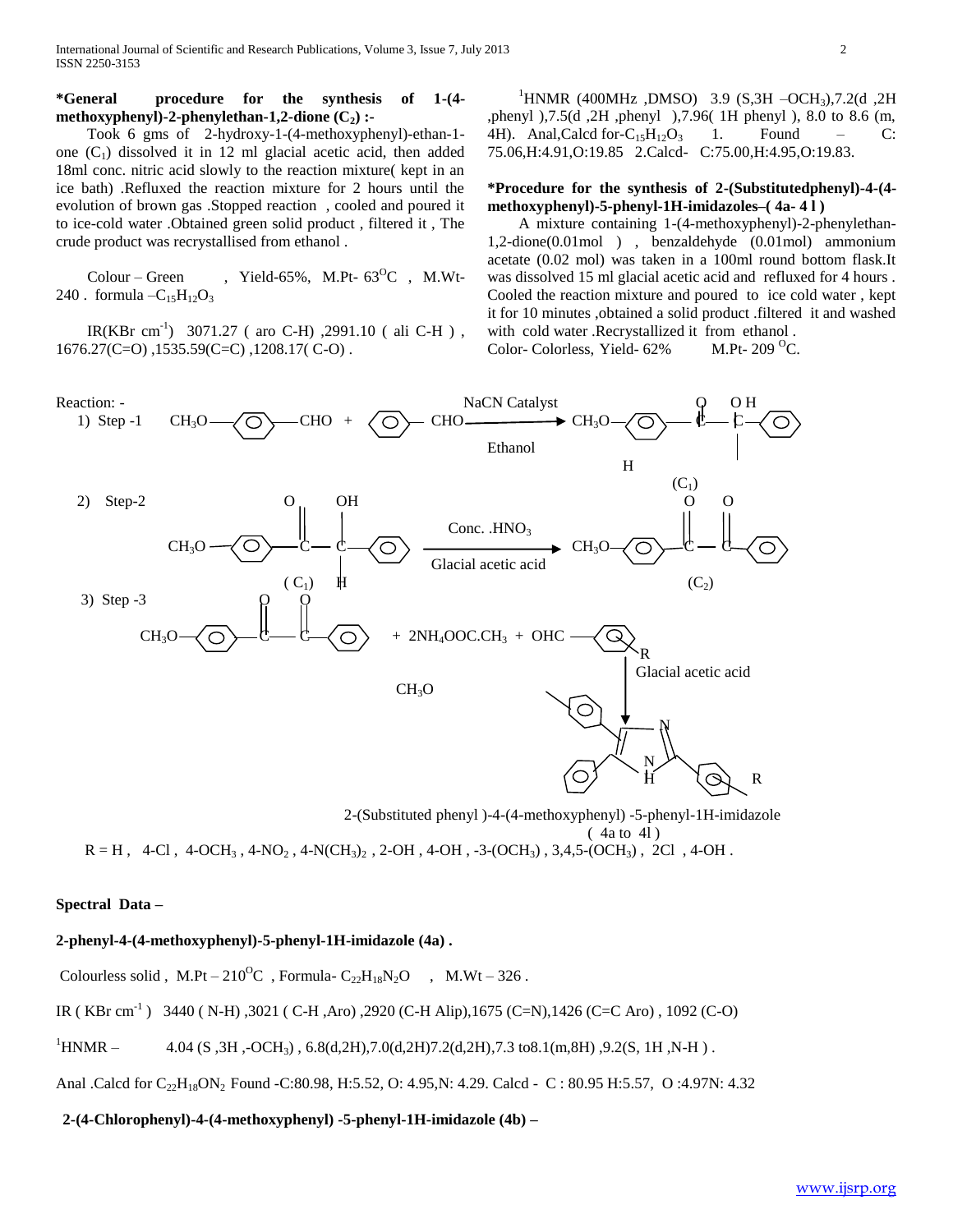|                                         | Colourless solid, M.Pt-242 <sup>o</sup> C , Formula – C <sub>22</sub> H <sub>17</sub> N <sub>2</sub> OCl , M.Wt – 360.5 |                   |                                                                                                                      |              |
|-----------------------------------------|-------------------------------------------------------------------------------------------------------------------------|-------------------|----------------------------------------------------------------------------------------------------------------------|--------------|
|                                         |                                                                                                                         |                   | IR (KBr cm <sup>-1</sup> ) - 3454 (N-H), 3054 (C-H Aro), 2938 (C-H ,aliph), ,1682 (C=N), 1426 (C=C Aro), 1092 (C-O), | 761 ( C-Cl). |
| 1HNMR -                                 |                                                                                                                         |                   | 4.09 (S, 3H, -OCH <sub>3</sub> ),6.9(d,2H),7.2(d,2H),7.3(d,2H),7.4 to 8.1 (m,7H), 9.31(S, 1H, N-H).                  |              |
| Anal .Calcd for $-C_{22}H_{17}N_2OCl$ . |                                                                                                                         | Found – C: 73.20, | $H:4.76$ , $O:4.45$ , $N:7.80$ , $Cl:9.81$                                                                           |              |

Calcd : C: 73.23, H: 4.71, O: 4.43, N: 7.76 , Cl: 9.84

The other compounds of this series  $(4a - 4l)$  were prepared similarly and are recorded in table-1.

| S.No | Code | R                             | Formula              | M.Wt  | % yield | $M.Pt ({}^{O}C)$ |
|------|------|-------------------------------|----------------------|-------|---------|------------------|
|      | 4a   | -H                            | $C_{22}H_{18}ON_2$   | 326   | 81      | 210              |
| 2    | 4b   | $-4Cl$                        | $C_{22}H_{17}ON_2Cl$ | 361.5 | 72      | 242              |
| 3    | 4c   | $-4OCH3$                      | $C_{23}H_{20}O_2N_2$ | 356   | 70      | 209              |
| 4    | 4d   | $-4NO2$                       | $C_{22}H_{18}O_3N_3$ | 372   | 65      | 213              |
| 5    | 4e   | $-2NO2$                       | $C_{22}H_{18}O_3N_3$ | 372   | 64      | 178              |
| 6    | 4f   | $-4N(CH_3)$                   | $C_{24}H_{23}ON_3$   | 369   | 69      | 199              |
| 7    | 4g   | $-2OH$                        | $C_{22}H_{18}O_2N_2$ | 342   | 70      | 223              |
| 8    | 4h   | $-4OH-3-(OCH3)$               | $C_{23}H_{20}O_3N_2$ | 372   | 68      | 239              |
| 9    | 4i   | $-3,4,5-(OCH_3)$ <sub>3</sub> | $C_{25}H_{24}O_4N_2$ | 416   | 55      | 232              |
| 10   | 4i   | $-2Cl$                        | $C_{22}H_{17}ON_2Cl$ | 361.5 | 70      | 180              |
| 11   | 4k   | $-4OH$                        | $C_{22}H_{18}O_2N_2$ | 342   | 66      | 195              |
| 12   | 41   | 3NO <sub>2</sub>              | $C_{22}H_{18}O_3N3$  | 372   | 56      | 188              |

 **Table- 1 . Physicochemical data of the synthesized compound** 

#### III. RESULTS AND DISCUSSION

2-Substitutedphenyl -4-(4-methoxyphenyl)-5-phenyl-1Himidazoles (4a- 4l) were synthesized by condensation reaction involving reactant such as 4-methoxybenzil , Substituted benzaldehyde ,ammonium acetate in glacial acetic acid .The sodium cyanide is a best catalyst which gives the cross benzoin condensation between benzaldehyde and anisaldehyde to form 4 methoxybenzoin .Nitric acid is an oxidizing agent which oxidized 4-methoxybenzoin into 4-methoxybenzil .The physical data of compounds were collected and presented under compound name and spectral data .The yield of the compound was in the range of 55 -81% .Most of them are colorless ,crystalline solid .The IR spectrum of compounds shows N-H band at 3450 to 3410 cm<sup>-1</sup>. The characteristic band at 1500 -1600  $cm^{-1}$  due to C=N group .The 1HNMR spectrum of compounds (4a-4l) shows signal of N-H at 8.9 ,9.8 ,9.9 ppm which confirm the presence of N-H band of imidazole .

 The synthesis of 2-Substitutd-4, 5-diphenyl-1H-imidazole from mixed benzil is very difficult **We have reported the efficient method of synthesis of 2-Substitutedphenyl-4(4 methoxyphenyl)-5-phenyl -1H-imidazole in the absence of catalyst for synthesis required less compound which gives high yield of product by avoiding the excess use of catalyst** .This synthesis is easy to follow and required low cost reactants.

## IV. CONCLUSION

 In conclusion ,we have developed an efficient and convenient method for the synthesis of 2-(Substituted phenyl)-4- (4-methoxyphenyl)-5-phenyl-1H-imidazole derivatives using mixed benzil **in absence of catalyst** .**The notable merits offered by this methodology are mild reaction conditions ,simple procedure and excellent yield of products.**

## ACKNOWLEDGMENT

 The authors are grateful to the authority of Shri Shivaji Science College Amravati for providing necessary facilities, and RSIC Chandigarh for spectral analysis.

#### **REFERENCES**

- [1] Lambardino J.G and Wiseman E.H .J.Med .Chem 17 ,**1974** ,,1182-1188 .
- [2] N.R.Bhat ,P.H Zhang ,S.B.Mohanty , Neurochem Res. 32 , **2007** , ,pp-293.
- [3] Adams J.L and lee D.Curr Opin Drug Discov .Dev. 2 , **1999,** ,96-109.
- [4] .Khanna I.K,Yu.Y ,Huff R.M,Zhang y.y. Med Chem. 43 , **2000**,3168.
- [5] Maier T,Schmierer R ,Bauer K, Bieringer H,Chem Abstr . 111 ,**1989** ,19494.
- [6] Schmierer R ,Mildenberger H and Buerstell H.Chem Abstr .108 ,**1988** ,37838.
- [7] Heeres J,Backx L j j ,Mostmans J.H, and Van Custem J.J.Med Chem. 22, **1979** ,1003 .
- [8] Lantos I,Zhang w.y , Shiu X and Eggleston D.S. J org Chem .58 ,**1993**  ,7092.